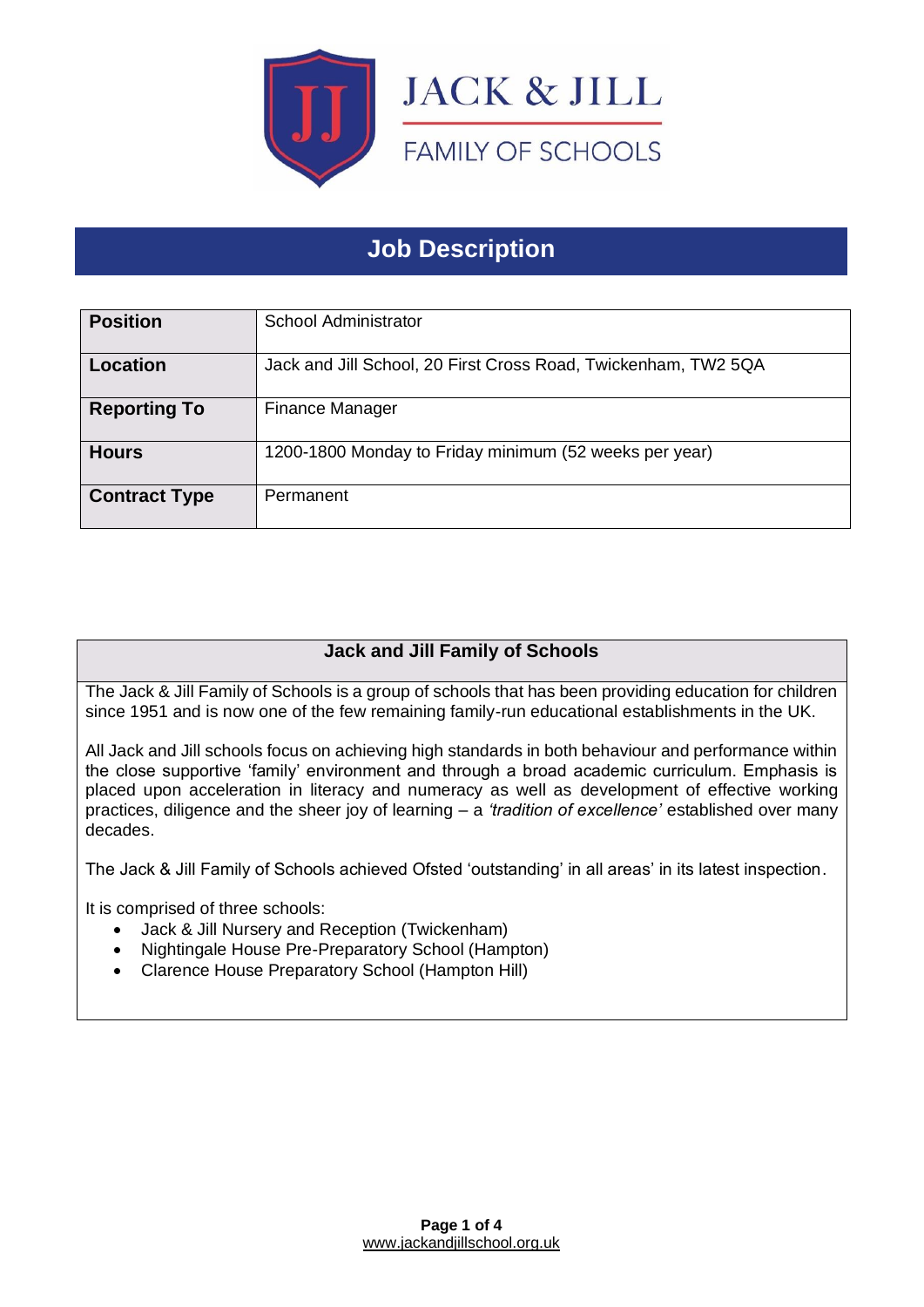## **Safeguarding**

The Jack & Jill Family of Schools is committed to safeguarding and promoting the welfare of all stakeholders. To meet this responsibility, we follow a rigorous selection process. All successful candidates will be subject to an enhanced Disclosure and Barring Service check.

#### **Structure Chart**

**Principal** ! Finance Manager ! School Administrator

#### **Purpose of Role**

To be a key part of the administrative team, providing efficient administrative support to the Family of Schools to ensure the efficient operation of the school administration throughout the year.

## *Job Content*

*This job description may be amended at any time following discussion between the line manager and the member of staff to meet the requirements of the Family of Schools*

- Provide first point of contact for visitors, prospective parents, current parents and pupils.
- Provide accurate and timely administration support for all school functions.
- Manage office systems and procedures, ensuring compliant with internal policies and best practice, streamlining processes to improve efficiency.
- Manage the School's Management Information System, ensuring up-to-date, liaising with parents to ensure all entries are completed and on time
- Ensure pupil IT accounts are implemented in good time and for a variety of applications.
- Monitor pupil absence, including completing any statutory returns. Prepare reports as required.
- Ensure new pupils are registered and de-reregistered promptly.
- Undertake HR administration support including overseeing staffing levels and ensure cover and reporting of staff absences.
- Work with colleagues in the Jack & Jill Family of Schools on tasks and projects which pertain to all three schools in the Family.
- First point of contact for premises issues to ensure safety of the site.
- Be the point of contact for any emergencies and liaise with the appropriate emergency services and parents.

## **SAFEGUARDING**

The job holder has due regard for safeguarding and promoting the welfare of the children and will be required to follow the child protection procedures outlined in the School's Safeguarding Policy.

## **OTHER DUTIES**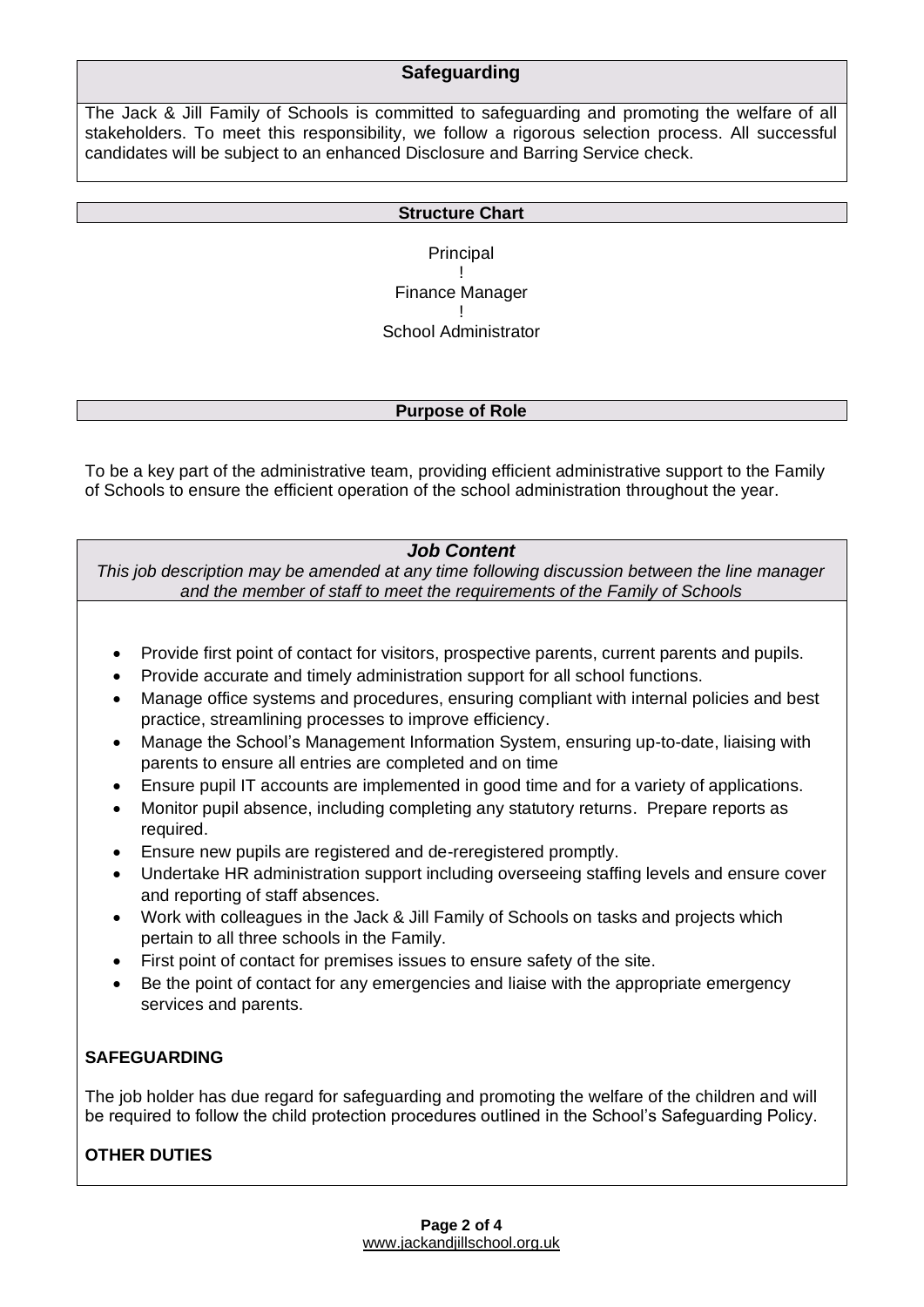Other duties at an appropriate level may be required. Whilst every effort has been made to explain the main duties and responsibilities of the role, there may be other duties to ensure the success of the school.

## **Person Specification**

The criteria below will be assessed by the application form (A) interview (I) and a task-based assessment (T) at interview.

| <b>Attributes</b> | <b>Essential</b>                                                                                                                                                                                                                                                                                                                                                                                                                                                                                                                                                                                                                                                                       | <b>Assessment</b>                     |
|-------------------|----------------------------------------------------------------------------------------------------------------------------------------------------------------------------------------------------------------------------------------------------------------------------------------------------------------------------------------------------------------------------------------------------------------------------------------------------------------------------------------------------------------------------------------------------------------------------------------------------------------------------------------------------------------------------------------|---------------------------------------|
| Qualifications    | Ideally educated to degree level<br>$\bullet$                                                                                                                                                                                                                                                                                                                                                                                                                                                                                                                                                                                                                                          | <b>Criteria</b><br>A                  |
| <b>Skills</b>     | At least two years' experience in administration<br>$\bullet$<br>including HR administration<br>An educational background is desired but not<br>$\bullet$<br>compulsory<br>Highly organised, ability to work independently, be<br>$\bullet$<br>able to prioritise, problem solve, and manage<br>workload to meet deadlines<br>Excellent interpersonal skills and confidence to<br>$\bullet$<br>communicate effectively with colleagues and<br>prospective parents<br>Excellent written communication skills, able to<br>$\bullet$<br>compose correspondence fluently and with accuracy<br>Excellent ICT skills including experience of working<br>$\bullet$<br>with school MIS systems | A<br>A<br>I, T<br>ı<br>I, T<br>A, T   |
| Vision            | Evidence of experience in improving processes within<br>$\bullet$<br>a commercial setting                                                                                                                                                                                                                                                                                                                                                                                                                                                                                                                                                                                              | $\mathbf{I}$                          |
| Behaviour         | Demonstrates high standards of personal integrity,<br>$\bullet$<br>loyalty, discretion and professionalism<br>A calm and authoritative manner with a visible<br>$\bullet$<br>presence around the school<br>Strong teamwork skills, willing and able to collaborate<br>$\bullet$<br>Polite, courteous and respectful to colleagues and<br>$\bullet$<br>members of the public<br>Ability to maintain confidentiality<br>$\bullet$<br>Knowledge and commitment to data security and<br>$\bullet$<br>protection                                                                                                                                                                            | $\mathbf{I}$<br>I<br>I<br>I<br>I<br>I |
| Safeguarding      | Commitment to safeguarding and welfare of all<br>$\bullet$<br>stakeholders                                                                                                                                                                                                                                                                                                                                                                                                                                                                                                                                                                                                             | $\mathbf{I}$                          |

| <b>Application Process</b>                                                               |  |
|------------------------------------------------------------------------------------------|--|
|                                                                                          |  |
|                                                                                          |  |
|                                                                                          |  |
| To apply, please complete application form that can be found on the School's website and |  |
| send to HR@jackandjillschool.org.uk.                                                     |  |
|                                                                                          |  |
| Closing date 5 October 2021                                                              |  |
|                                                                                          |  |
| Interviews will take place on 8 October 2021                                             |  |